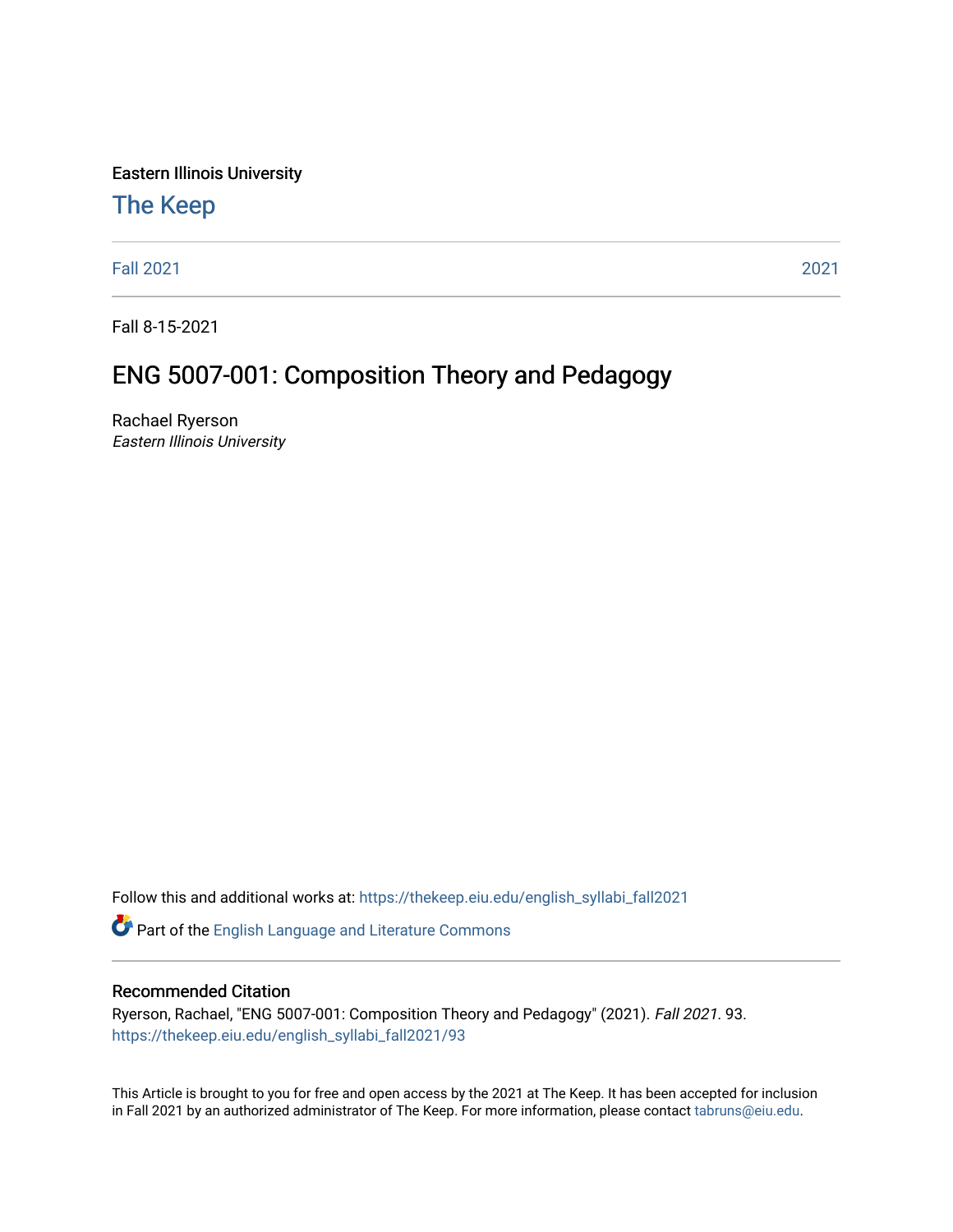# ENG 5007-601: Composition Pedagogies

#### **Instructor**: Dr. Rachael Ryerson **Physical Office**: Coleman 3040 **Email**: raryerson@eiu.edu

**Office Hours** (held both physically and virtually):

- $\Diamond$  Tuesdays, 11 am-12 pm,
- à Wednesdays 12 pm-1 pm &
- $\Diamond$  Thursdays, 11 am-12 pm, or by appt

**Virtual Office Hours Zoom Link:** https://eiu.zoom.us/j/92255816511?pwd=aDlhYW9BaElWVXNRMCtmanlzOW9Hdz09

Meeting ID: 922 5581 6511 Passcode: 419568

## Course Description

*ENG 5007: Composition Pedagogies* will prepare you to teach college writing through both theory and praxis. This course will cover best practices for teaching writing in the college classroom, and help you apply what you learn to the teaching of writing courses. In addition to designing your own lesson plans and researching a writing studies issue/topic, you will also engage with writing studies topics and concerns, like responding to and assessing student writing, facilitating class discussions, and crafting class activities and assignments.

### Course Objectives

- à Demonstrate breadth and depth of knowledge about the history, theories, and movements within Rhetoric and Composition
- $\Diamond$  Analyze and synthesize diverse composition theories and
- $\Diamond$  Demonstrate preparation to apply composition theories and pedagogies to one's own teaching
- à Demonstrate effective oral and written communication through leading discussions and formal presentations
- $\Diamond$  Demonstrate the ability to produce a research article that could lead to presentation or publication

## Required Materials

- à Bean, John C and Dan Metzger. *Engaging Ideas: The Professor's Guide to Integrating Writing, Critical Thinking, and Active Learning in the Classroom*. 3rd ed., Josey-Bass, 2021.
- à Adler-Kassler, Linda, and Elizabeth Wardle**.** *Naming What We Know: Threshold Concepts of the Writing Classroom*. Classroom Edition. Utah State UP, 2016.
- $\Diamond$  Reliable access to the internet and D2L.
- $\Diamond$  Reliable access to a working computer with Microsoft Word, which you can get for free through Office 365.
- à A flash drive (8GB or 16GB recommended) on which to back up your work, or Cloud storage.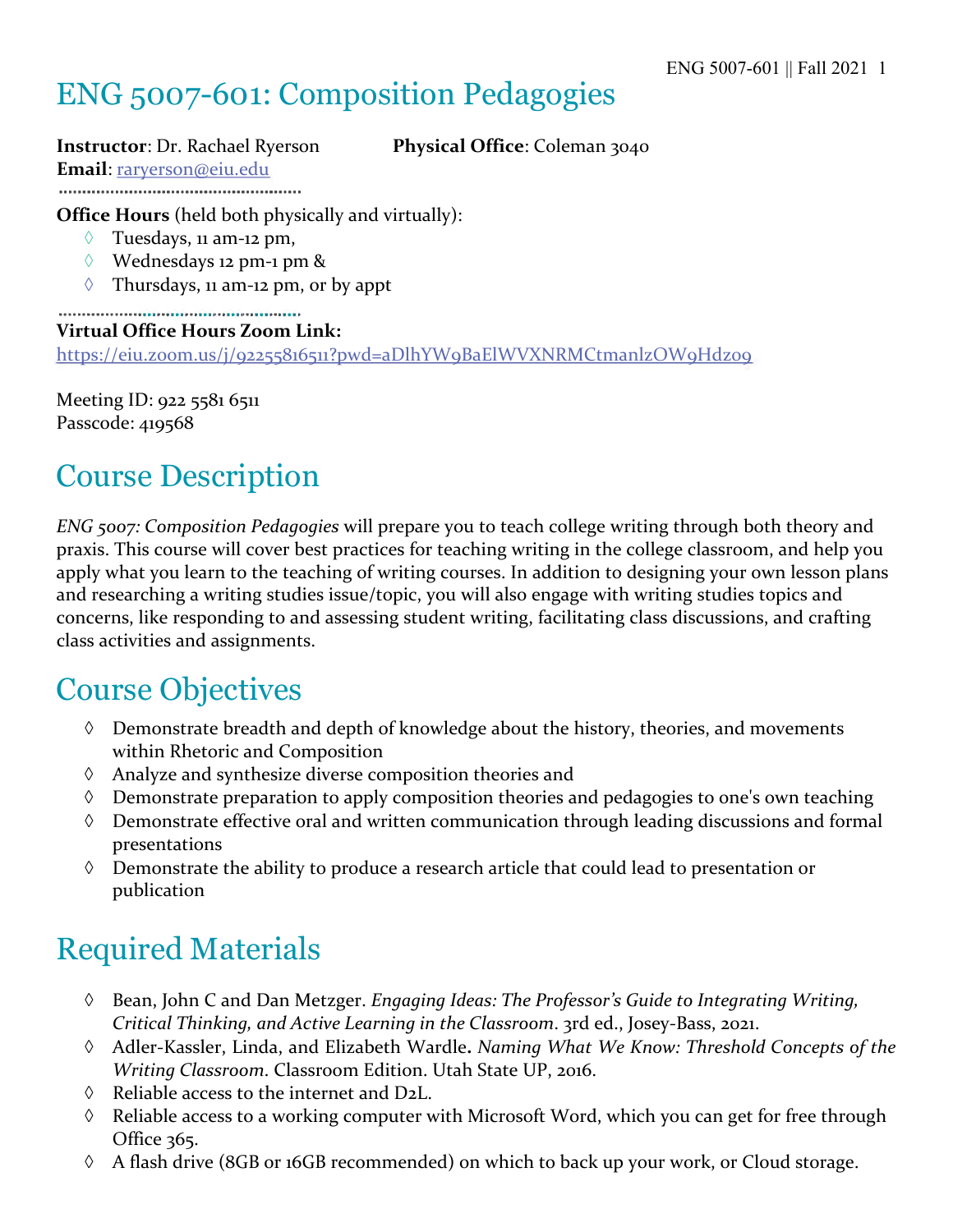## Office Hours

My office hours will take place both physically and virtually this semester. Office hours are a chance for you to get help on coursework; go over material covered in class; talk about connections between class material and your other academic work; and so on. **I strongly encourage you to take advantage of this time.** 

If you would like to stop by and chat face-to-face, I will be in **Coleman 3040**. If you would prefer to chat online, follow the Zoom information provided at the top of this syllabus. The link information will also be provided on D2L.

## Course Work

|                                                                                                                                                                                                                                                                                                                                                                                                                                                                                                      | #1: Lesson Plan Design                                                                                                                                                                                                                                                                                                                                              | #2: Research Annotated<br>Bibliography + Synthesis                                                                                                                  | #3: Teaching Philosophy |  |
|------------------------------------------------------------------------------------------------------------------------------------------------------------------------------------------------------------------------------------------------------------------------------------------------------------------------------------------------------------------------------------------------------------------------------------------------------------------------------------------------------|---------------------------------------------------------------------------------------------------------------------------------------------------------------------------------------------------------------------------------------------------------------------------------------------------------------------------------------------------------------------|---------------------------------------------------------------------------------------------------------------------------------------------------------------------|-------------------------|--|
| <b>Major Course</b><br>Projects                                                                                                                                                                                                                                                                                                                                                                                                                                                                      | To receive credit for your major assignments, you will need to complete each step of<br>the process on time, according to specifications, and with your best effort. The<br>specifics about each project are outlined in their respective assignment sheets on<br>D2L. Assignments will be turned in via D2L via the weekly folder/module in which they<br>are due. |                                                                                                                                                                     |                         |  |
| Composition<br><b>Theorist</b><br><b>Review</b>                                                                                                                                                                                                                                                                                                                                                                                                                                                      | Early in the semester, you will investigate a composition theorist of your choosing<br>(list of options on D2L) and summarize their main contributions to composition<br>studies. More details on the Composition Theorist Review Assignment Sheet on D2L.                                                                                                          |                                                                                                                                                                     |                         |  |
| <b>Minor Coursework</b>                                                                                                                                                                                                                                                                                                                                                                                                                                                                              |                                                                                                                                                                                                                                                                                                                                                                     |                                                                                                                                                                     |                         |  |
| Reading Response Journals: You will keep a reading response journal throughout the semester in<br>which you will respond to the course readings. Reading journals are due on Sundays by midnight<br>on D2L. Reading Journal assignments will be included with the weekly module in which they are<br>assigned. See the Reading Response Journal Assignment Sheet on D2L for more details.                                                                                                            |                                                                                                                                                                                                                                                                                                                                                                     |                                                                                                                                                                     |                         |  |
| Discussion Board: You will post at least once a week on the discussion board and posts are due<br>Fridays by midnight. Discussion board posts will be in response to the readings assigned for a given<br>week. You will also be expected to post 2 peer responses per week, and these are due on<br><b>Sundays by midnight</b> . Discussion board prompts will be included with the weekly module in which<br>they are assigned. See the Discussion Board Assignment Sheet on D2L for more details. |                                                                                                                                                                                                                                                                                                                                                                     |                                                                                                                                                                     |                         |  |
| Participation                                                                                                                                                                                                                                                                                                                                                                                                                                                                                        | $\triangleright$ Give your best effort for all work                                                                                                                                                                                                                                                                                                                 | $\triangleright$ Participate in class activities and contribute to online discussions<br>Contribute to group work and respect all members of the class at all times |                         |  |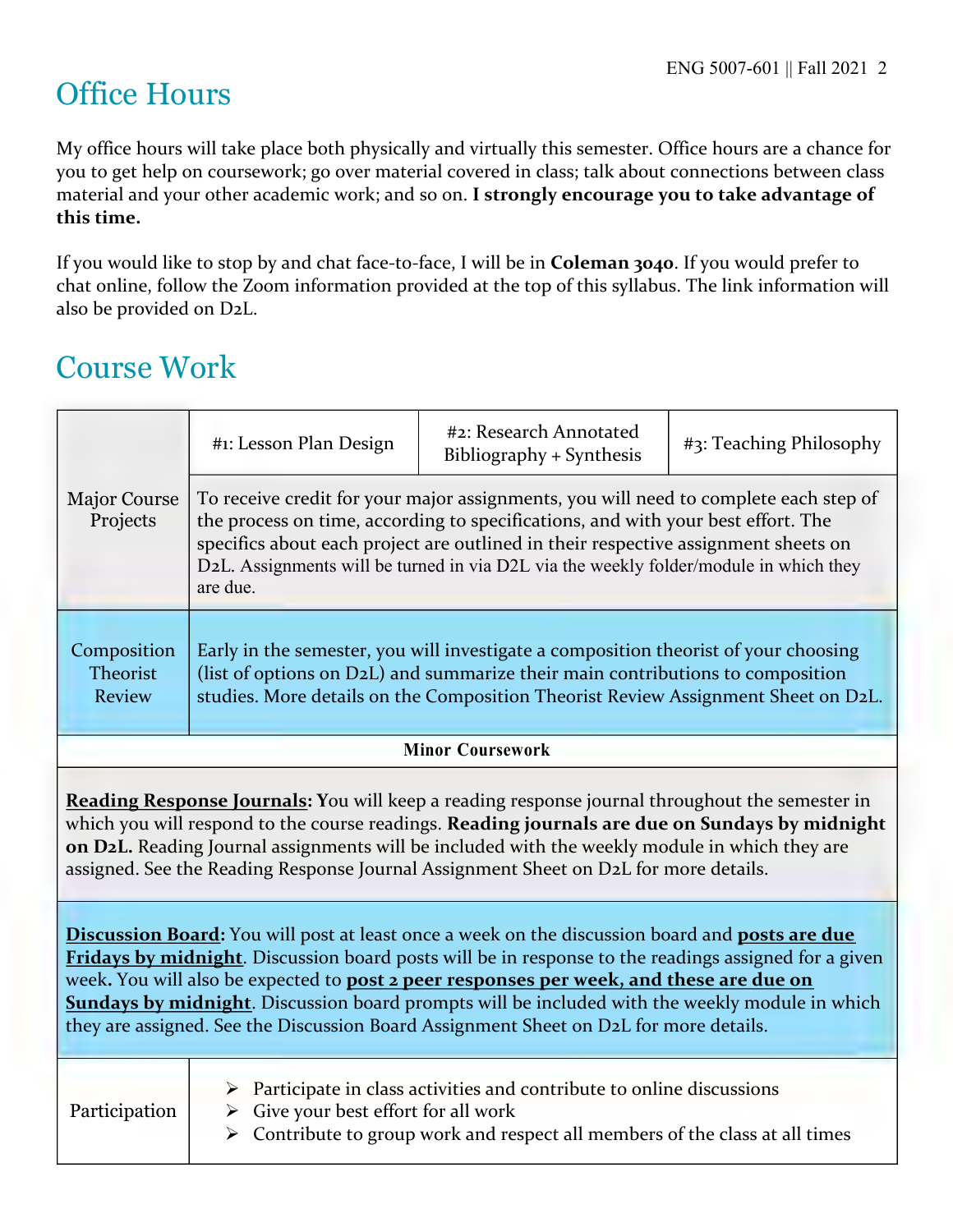## Grading System

Assignments are graded on a **point system**. Your final grade will be based on 1110 points, which are broken down as follows:

| Major Projects (pts include process work)                  |                           |
|------------------------------------------------------------|---------------------------|
| <b>Composition Theorist Review</b>                         | 75 pts                    |
| Project #1: Lesson Plan Design                             | 150 pts                   |
| Project #2: Research Project                               | 200 pts                   |
| Project #3: Teaching Philosophy                            | 100 pts                   |
| Minor Assignments, Discussion Boards, and Reading Journals |                           |
| Discussion Board Posts (x14)                               | 280 pts (20 pts each)     |
| Peer Responses (x14)                                       | 140 pts (10 pts each)     |
| Reading Journals (x11)                                     | $165$ pts $(15$ pts each) |
| Reading Journals (extra credit x3)                         | 30 pts (10 pts each)      |
| <b>Total</b>                                               |                           |
| <b>Major Assignments</b>                                   | 525 pts                   |
| <b>Minor Assignments</b>                                   | $585$ pts                 |
| Total                                                      | 1100 pts                  |

### Late Work

All work or drafts must be turned in electronically on the date due as specified on the course schedule. You must use double-spaced, Times New Roman or Garamond 12 pt font, and MLA formatting for essays. Any work submitted late **will not be accepted** and will receive a zero. If you do miss turning in an assignment, keep in mind there are three reading journal extra credit opportunities built into the course schedule.

Because circumstances sometimes prohibit the timely completion of work, **each student is allowed one (1) late pass per semester without consequences to your grade.** If you are having trouble with an assignment or struggling to meet a deadline, do not hesitate to contact me or chat with me during my office hours. I would be more than happy to work with you.

# D2L, Zoom, and Online Classes

We will be a Learning Management System –Desire to Learn (D2L)—to make the most of our class experience. You are expected to access to D2L, and there you will find all course materials, aside from your textbooks. You will also turn in all assignments through D2L.

To meet with me in office hours, you will need to access Zoom. I provide the link at the top of the syllabus, and you don't need an account on Zoom to use it. Keep in mind, however, that if we shift our class online due to the pandemic, we will use Zoom to have online class meetings.

Though online classes are certainly more flexible than face-to-face classes, keep in mind that this is **not a self-paced course.** You are expected to participate regularly in class discussions and will have different weekly check-ins and writing assignments. Just like a face-to-face course, you will need to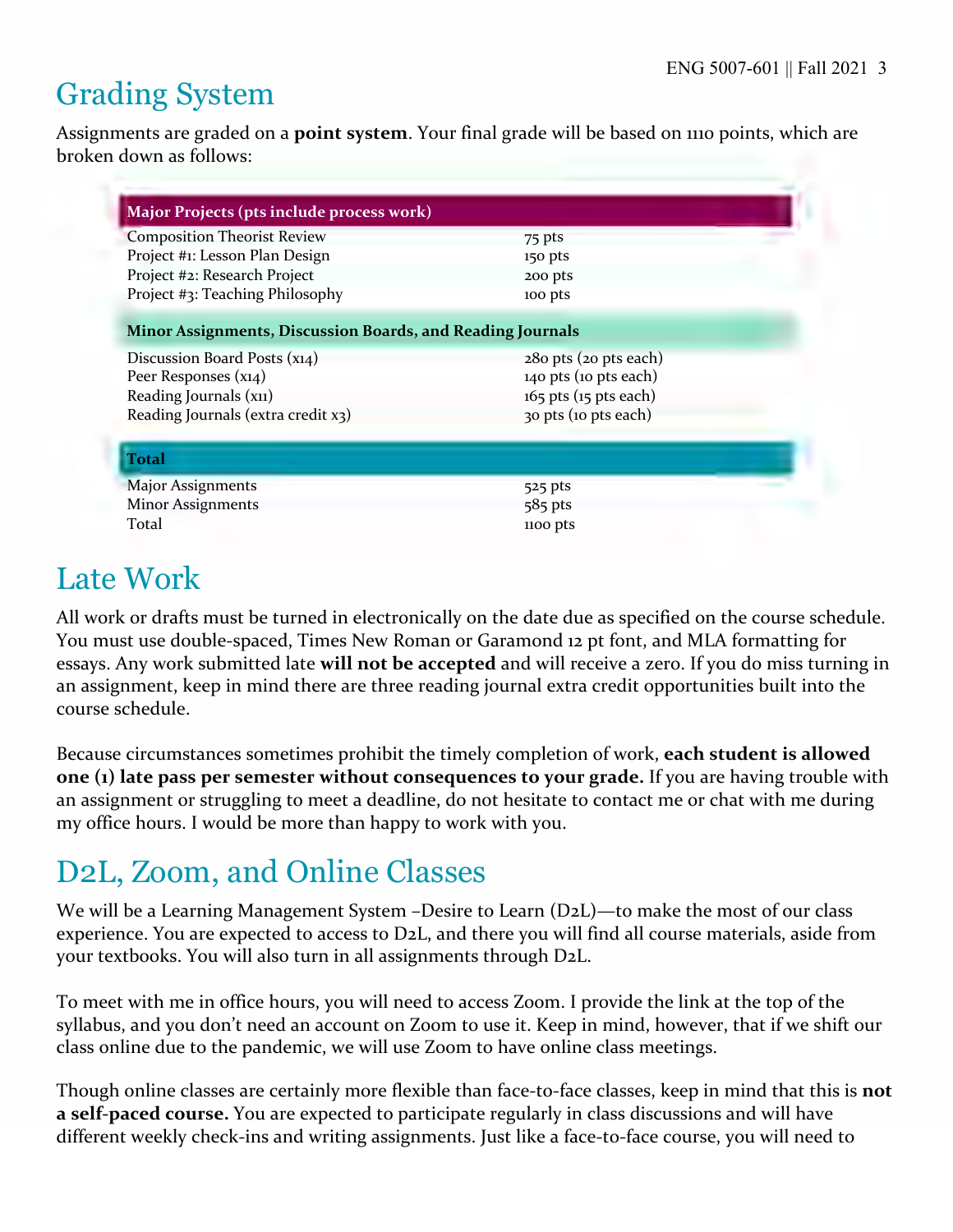carve out time for reading and writing in this class—**do not** expect to complete all the reading the night before discussions or reading journals are due.

# General Course Policies

- Email/LMS: You have the responsibility check your school email and your D2L account regularly for important course communication.
- § Communication: It is your responsibility to communicate with me when you have questions or concerns. Communication with me should be timely and respectful. I am available in-person and digitally—use communication with me as a resource.
- Public writing: Submit work that you are comfortable with peers reading. All major essays are public.
- § Tracking: Track your missed work and major/minor obligations. It is your responsibility to understand the grading system and to keep up with the course schedule. Ask early and often if something is unclear about this.
- Self-advocacy: As a college student, you must develop your ability to advocate for your needs. You have the responsibility to identify barriers prohibiting your full classroom participation and engage productively with me and the other members of the classroom to remedy the issue.

# Expectations & (Online) Classroom Conduct

Participate in the class with an open mind and understanding that each person brings unique experiences, cultures, values, etc. to class. Remain respectful to one another, for each individual and every idea, especially as we connect and communicate online. We will often have the opportunity to share our opinions and beliefs, but no racist, sexist, homophobic, ableist or any other negative communication harmful to an individual or group will be tolerated. Whether something is offensive or not will be determined by the people whom it might offend or their advocates. Furthermore, I expect none of you to remain bystanders in the classroom; if something offensive is said, address it. (Online) Classroom incivility will not be tolerated on any level.

## Accommodations & Inclusive Learning

EIU Statement: If you are a student with a documented disability in need of accommodations to fully participate in this class, please contact the Office of Student Disability Services (OSDS). All accommodations must be approved through OSDS. Please stop by McAfee Gym, Room 1210, or call 217- 581-6583 to make an appointment.

Your success in this class is important to me. We will all need accommodations because we all learn differently. If there are aspects of this course that prevent you from learning or exclude you, please let me know as soon as possible. Together we'll develop strategies to meet both your needs and the requirements of the course. I encourage you to visit the Student Disability Services office to determine how you could improve your learning as well. If you need official accommodations, you have a right to have these met.

However, even if you don't have "proper' documentation but need an accommodation, please feel free to reach out to me; I know that for a variety of reasons some people avoid documenting their disability/disabilities with Student Disability Services, so I extend this offer to approach me about an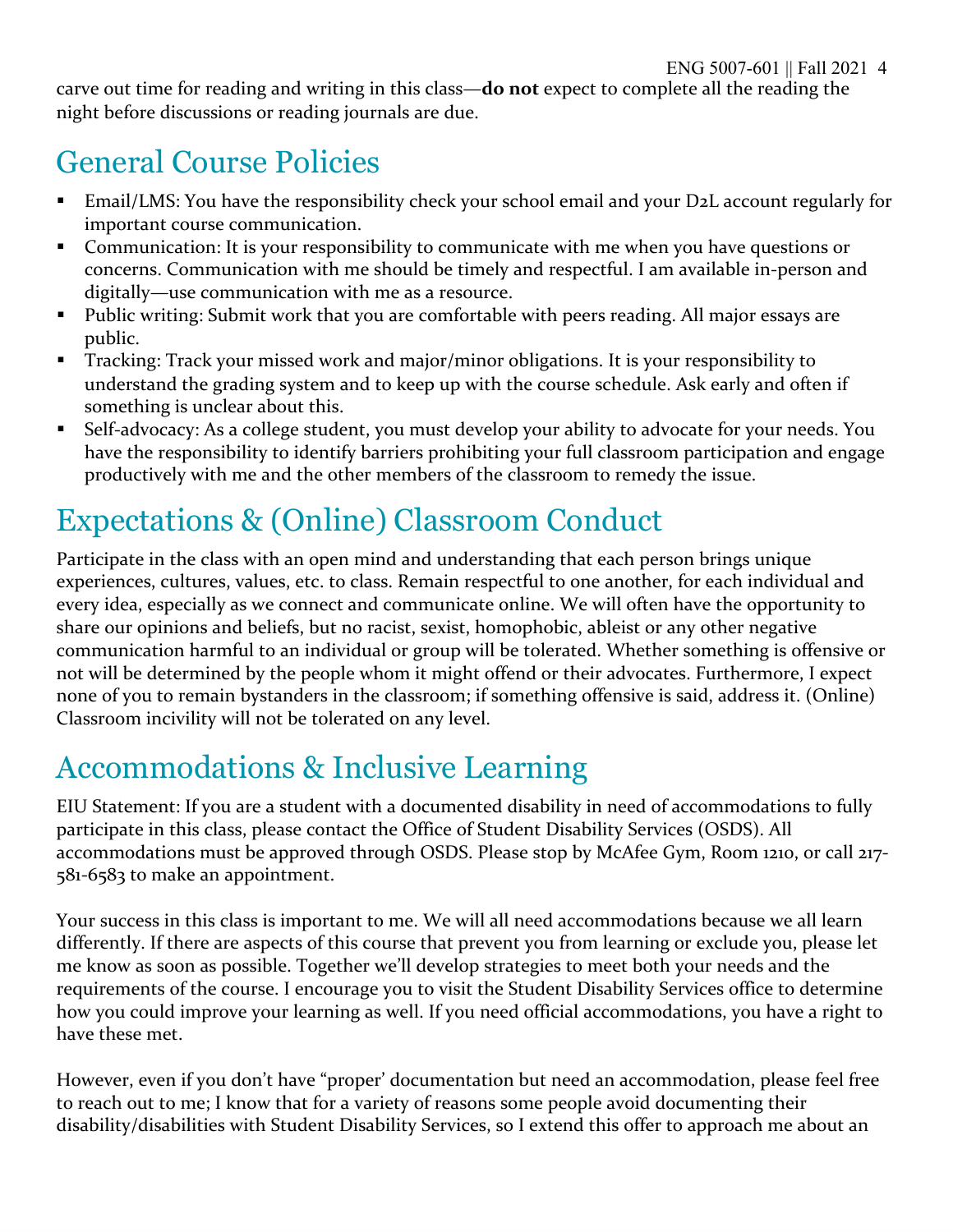accommodation without having documentation. If you want to register your disability with the university and haven't done so, please contact Student Disability Services at 217-581-6583.

## Academic Integrity and Plagiarism

**EIU Statement**: "Students are expected to maintain principles of academic integrity and conduct as defined in EIU's Code of Conduct (http://www.eiu.edu/judicial/studentconductcode.php). Violations will be reported to the Office of Student Standards."

**English Department Statement**: "Any teacher who discovers an act of plagiarism—"The appropriation or imitation of the language, ideas, and/or thoughts of another author, and representation of them as one's own original work" (Random House Dictionary of the English Language)—has the right and responsibility to impose upon the guilty student an appropriate penalty, up to and including immediate assignments of a grade of F for the assigned essay and a grade of F for the course, and to report the incident to the Office of Student Standards. Respect for the work of others should encompass all formats, including print, electronic, and oral sources."

### Student Success Center

**EIU Statement**: "Students who are having difficulty achieving their academic goals are encouraged to contact the Student Success Center (www.eiu.edu/~success) for assistance with time management, test taking, note taking, avoiding procrastination, setting goals, and other skills to support academic achievement. The Student Success Center provides individualized consultations. To make an appointment, call 217-581-6696, or go to McAfee Gym, Room 1301."

### Student Resources

#### **Writing Center**

EIU's writing center can be found at 3110 Coleman Hall, and this fall, they will be offering **face-to-face consulting sessions on weekdays and online sessions evenings and Sundays**. Students will be able to book either a face-to-face or online appointment through the Writing Center website (**www.eiu.edu/writing**). I strongly encourage you to use this free resource, as they can help you at any stage of the writing process.

#### **Health and Counseling Services**

Medical Clinic-Eastern Illinois University Human Services Building 600 Lincoln Avenue Charleston, IL 61920 217-581-3013 health@eiu.edu

For mental health emergencies, contact the Counseling Clinic at 217-581-3413

**Student Disability Services** McAfee Gym, Room 1210 217-581-6583 studentdisability@eiu.edu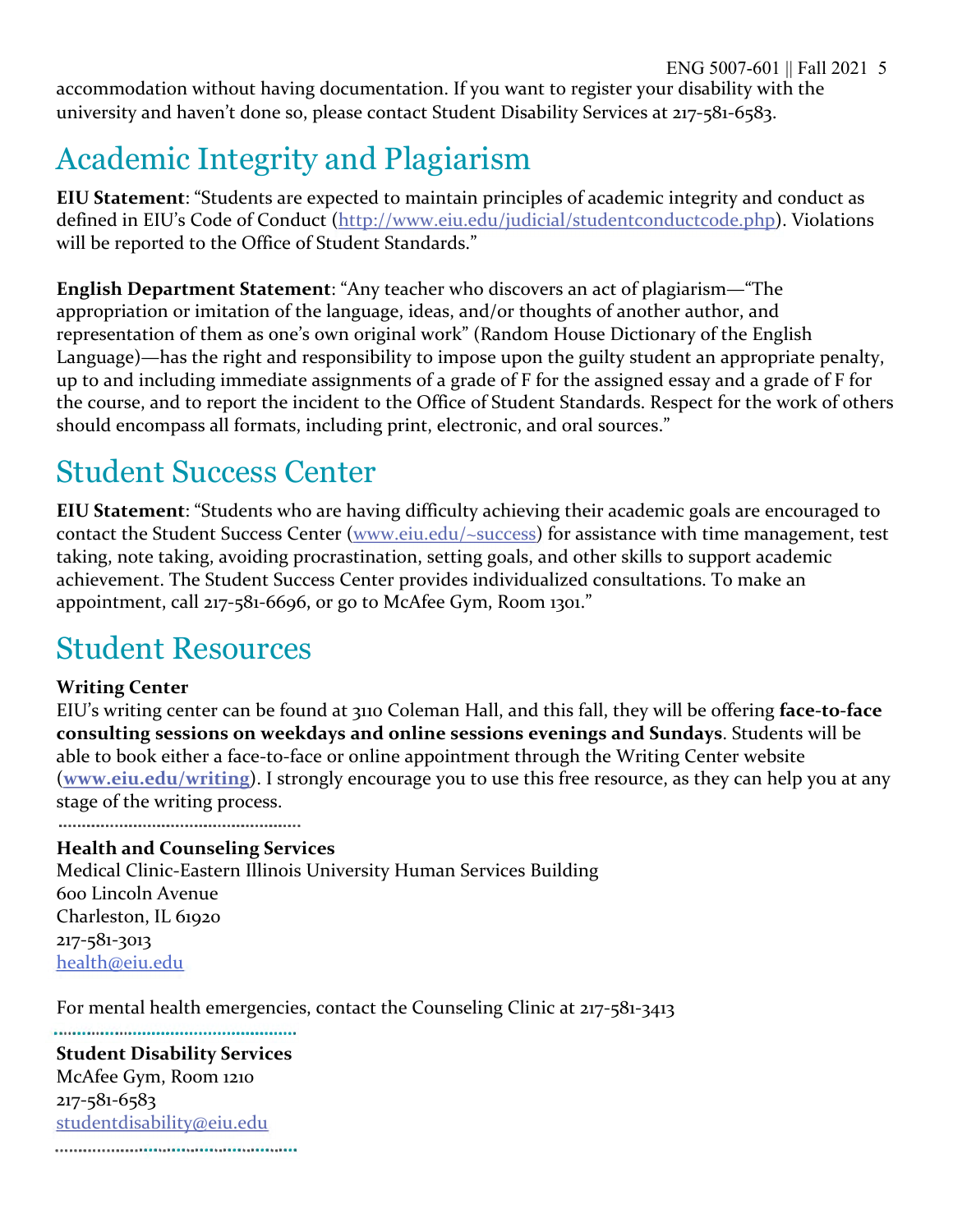#### **Authoring Software**

Microsoft Office Office 365 ProPlus is available at no charge to EIU students, and if you do not already have this software on the tech you will be using for class, you can find it here:

https://www.eiu.edu/panthertech/software.php

#### **EIU Campus Technology** Support

Campus Technology Support is available both in person and online, and their info is as follows:

Student Services Building - 3040 Phone: (217) 581-4357 Twitter: @EIU\_ITS Email: support@eiu.edu

**Support Hours**  M-F: 7:00am - 4:30pm

Live Chat can be found in the bottom right-hand corner of their page: https://www.eiu.edu/panthertech/index.php

## Sexual Violence & Misconduct

Eastern Illinois University prohibits sexual misconduct, relationship violence, and stalking in any of its employment situations or educational programs and activities. As indicated here, https://www.eiu.edu/mandatedinformation/assault.php, Sexual assault, abuse or other sexual misconduct including domestic violence, dating violence, and stalking is prohibited and will not be tolerated. The University continually endeavors to prevent sexual assault by providing training and educational materials to all students and employees, and by thoroughly investigating complaints of assault. Sexual assault is a crime and complaints will receive serious and immediate action. Once a complaint is received, the first step taken by the University personnel will be to ensure that the complainant is safe and protected from harm. The University understands that a complainant may need a support person to accompany them on campus and students and employees will be provided with contact information with various on-campus and off-campus resources.

Should you need to file a complaint, you have multiple options, and I have included a few below:

The University Police Department (UPD) **Location:**  $7^{th}$  and Grant (directly east of the University Union) Phone: 581-3212 (911 if an emergency) **Hours:** Department is open daily until 4:30 p.m.; officers are on duty 24 hours.

The Office of Civil Rights and Diversity - Title IX Coordinator **Location:** 1011 Old Main **Phone:** 581-5020 **Hours:** Office is open M-F from 8 a.m. to 4:30 p.m., and by appointment.

The Office of Student Standards **Location:** University Union – Lower Level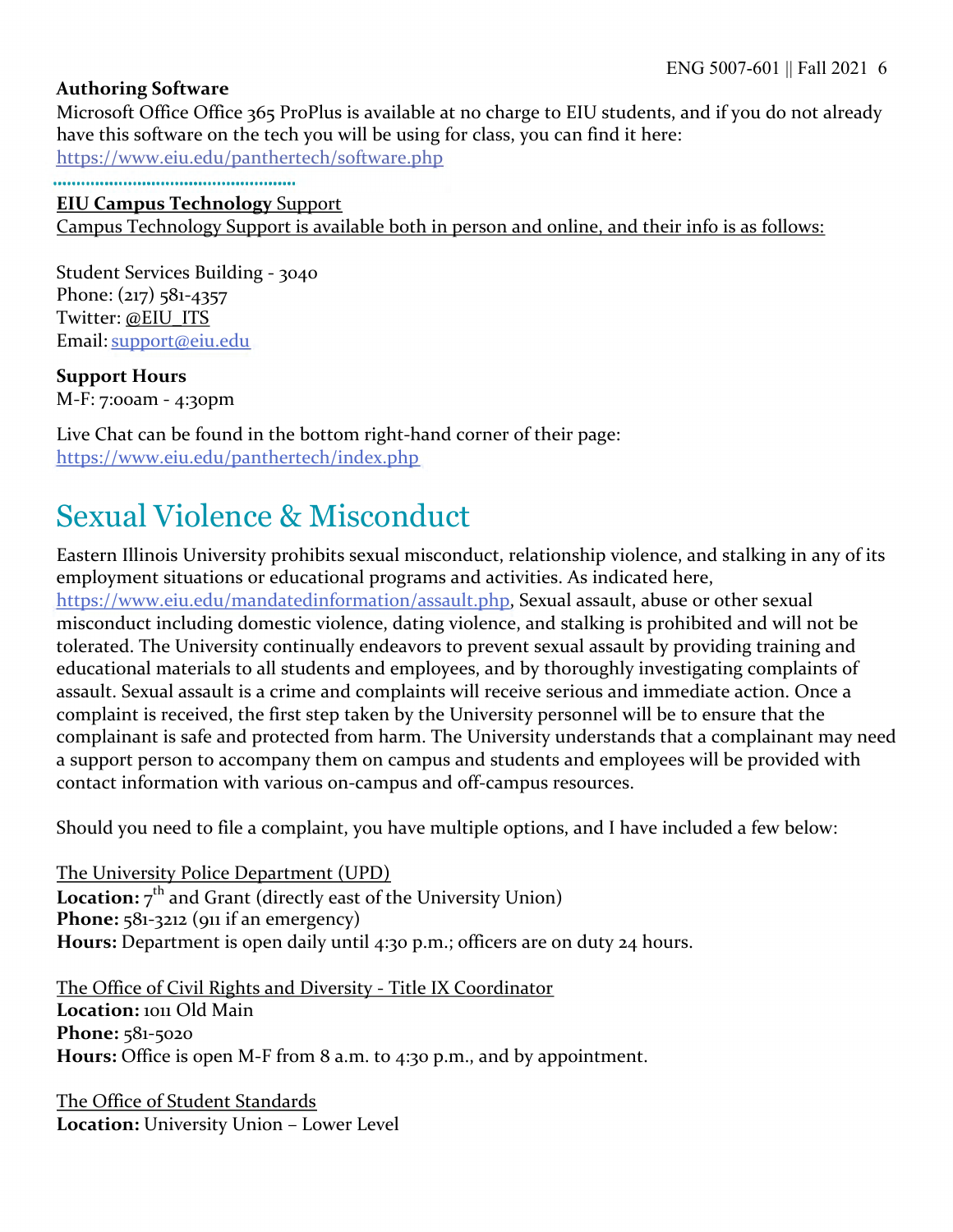**Phone:** 581-3827 **Hours:** Office is open M-F from 8 a.m. to 4:30 p.m.

The Charleston Police Department (CPD) **Location:** 614 6th Street, Charleston Phone: 348-5221 (911 if an emergency) Hours: Department is open daily until 4:30 p.m.; officers are on duty 24 hours.

### Course Schedule

**Acronyms:** *Naming What We Know* **(NWWK)**; *Engaging Ideas* **(EI)**; Reading Journal **(RJ)**; Discussion Board Post **(DB)**; Peer Responses to Discussion Board Posts **(PR)**; Desire 2 Learn **(D2L).**

| <b>Class Topics/Readings Due</b>                                                                                                                                                                                                                                                                                                                                                                                                                            | <b>Coursework Due Dates</b>                                                                                        |
|-------------------------------------------------------------------------------------------------------------------------------------------------------------------------------------------------------------------------------------------------------------------------------------------------------------------------------------------------------------------------------------------------------------------------------------------------------------|--------------------------------------------------------------------------------------------------------------------|
| Week 1: 08.23-08.29                                                                                                                                                                                                                                                                                                                                                                                                                                         |                                                                                                                    |
| Topics: Syllabus; Composition Studies (development of a field)<br><b>Readings:</b><br>NWWK: Introduction (Yancey), pp. xvii-xxxi<br>$D_2L$ :<br>"Dartmouth Revisited" (Zancanella et al.)<br>$\circ$<br>"Where did Composition Studies Come From?" (Nystrand et al.), pp. 1-9<br>$\circ$                                                                                                                                                                    | Due 08.27, by midnight:<br>$\triangleright$ DB #1<br>Due 08.29, by midnight:<br>RI#1<br>⋗<br>$\triangleright$ PR#1 |
| Week 2: 08.30-09.05                                                                                                                                                                                                                                                                                                                                                                                                                                         |                                                                                                                    |
|                                                                                                                                                                                                                                                                                                                                                                                                                                                             |                                                                                                                    |
| Topics: Writing and Critical Thinking; Composition Theorist Review Assignment<br><b>Readings:</b><br><b>EI:</b> Chap. 1 & Chap. 2<br>➤                                                                                                                                                                                                                                                                                                                      | Due 09.03, by midnight:<br>DB#2                                                                                    |
| NWWK:<br>"NWWK: The Project of this Book" (Adler-Kassner and Wardle), pp. 3-16<br>$\circ$<br>"Writing is a Social and Rhetorical Activity" (Roozen), pp. 17-19<br>$\circ$<br>"Writing is a Knowledge Making Activity" (Estrem), pp. 19-20<br>$\circ$<br>Assignment Sheet: Composition Theorist Review (D2L)                                                                                                                                                 | Due 09.05, by midnight:<br>RJ#2<br>⋗<br><b>PR#2</b>                                                                |
| Week 3: 09.06-09.12                                                                                                                                                                                                                                                                                                                                                                                                                                         |                                                                                                                    |
| Topics: Writing and Cognition; Gateway Activities; Composition History: The Cognitivist<br>Movement; Project #1: Lesson Plan Design                                                                                                                                                                                                                                                                                                                         | Due 09.10, by midnight:<br>DB#3                                                                                    |
| <b>Readings:</b><br>NWWK:<br>"Writing is (Also Always) a Cognitive Activity" (Dryer), pp. 71-74<br>$\circ$<br>"Writing is an Expression of Embodied Cognition" (Bazerman and Tinberg), pp.<br>$\circ$<br>$74 - 75$<br>$D_2L$ :<br>⋗<br>Teaching Writing as Reflective Practice excerpt (Hillocks)<br>$\circ$<br>"Where did Composition Studies Come From?" (Nystrand et al.), pp. 9-13<br>$\circ$<br>Assignment Sheet: Project #1: Lesson Plan Design (D2L) | Due 09.12, by midnight:<br>RJ#3<br>➤<br>PR#3                                                                       |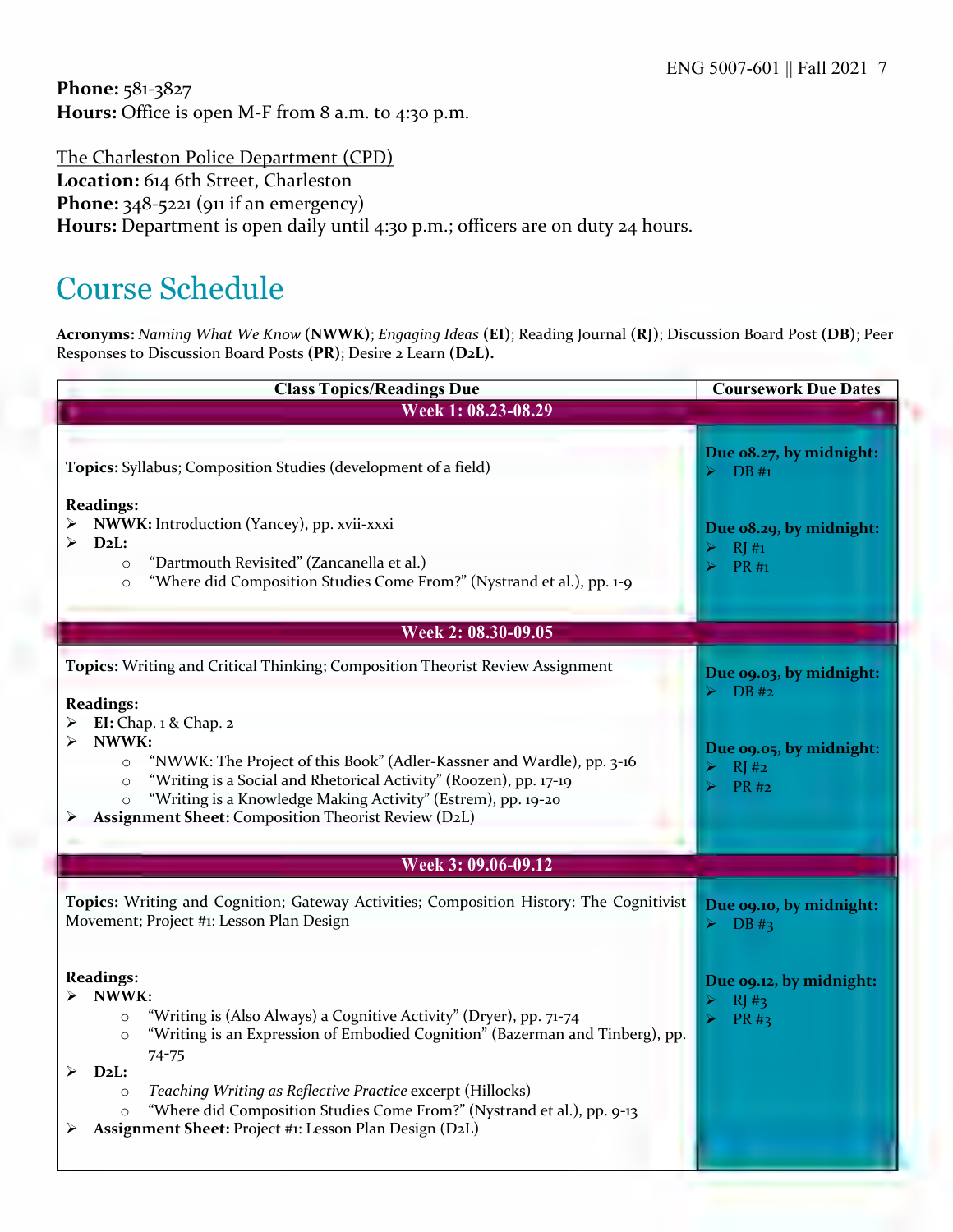#### ENG 5007-601 || Fall 2021 8

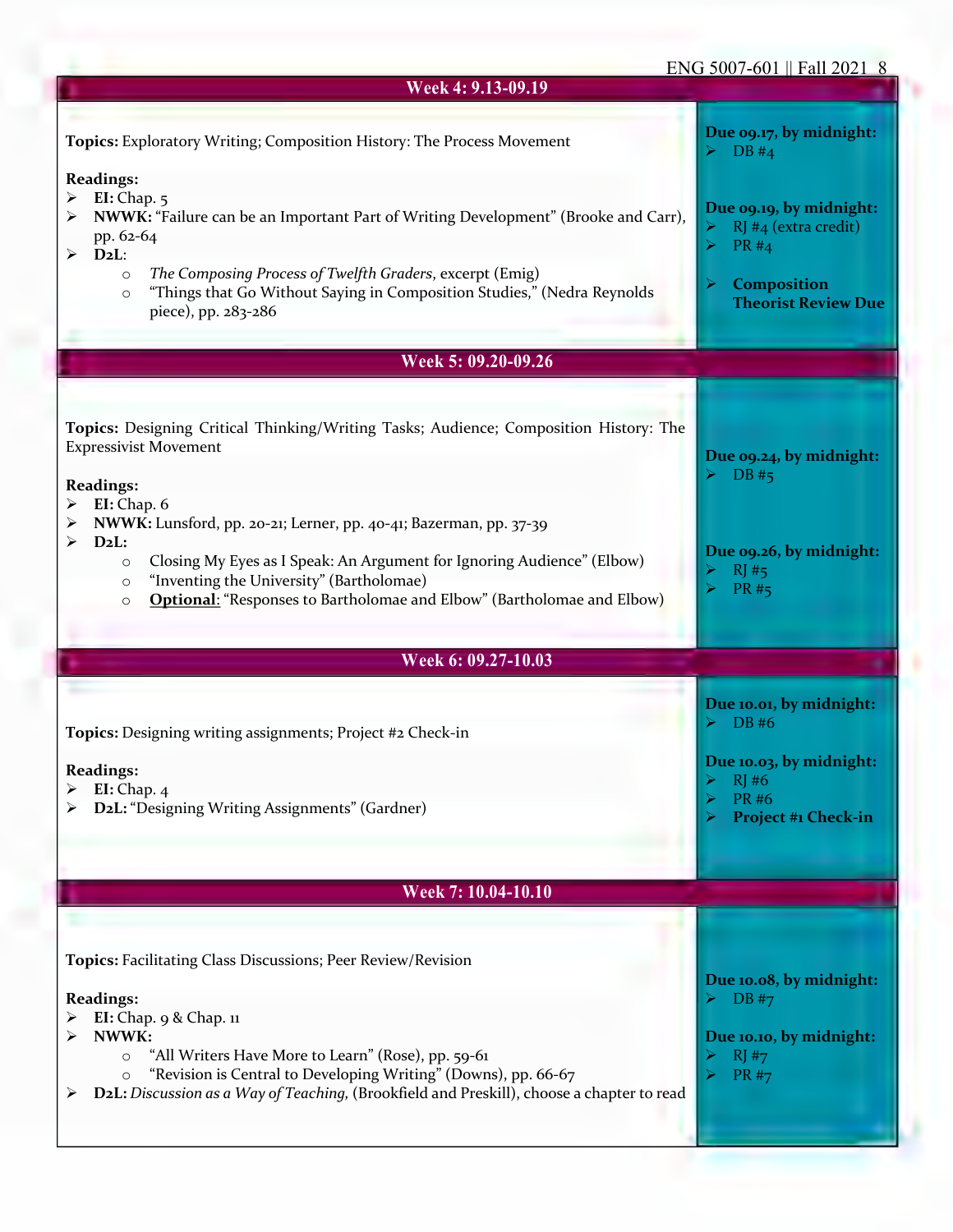### ENG 5007-601 || Fall 2021 9

| Week 8: 10.11-10.17                                                                                                                                                                                                                                                                                                                                                                                                                                                                                                                                                    |                                                                                                                                             |
|------------------------------------------------------------------------------------------------------------------------------------------------------------------------------------------------------------------------------------------------------------------------------------------------------------------------------------------------------------------------------------------------------------------------------------------------------------------------------------------------------------------------------------------------------------------------|---------------------------------------------------------------------------------------------------------------------------------------------|
| Topics: Project #1 (Due Sunday, 10.17); Composition History: The Social Turn; Writing and<br>Identity                                                                                                                                                                                                                                                                                                                                                                                                                                                                  |                                                                                                                                             |
| <b>Readings:</b><br>NWWK:<br>≻<br>"Writing Enacts and Creates Identities and Ideologies" (Scott), pp. 48-50<br>$\circ$<br>"Writing is Linked to Identity" (Roozen), pp. 50-52<br>$\circ$<br>$D_2L$ :<br>➤<br>"Where did Composition Studies Come From?" (Nystrand et al.), pp. 14-19<br>$\circ$<br>"Black English from a Black Perspective" (Smitherman)<br>$\circ$<br>'Students' Right to Their Own Language" (SRTOL)<br>$\circ$                                                                                                                                      | Due 10.15, by midnight:<br>$\triangleright$ DB#8<br>Due 10.17, by midnight:<br>RJ #8 (extra credit)<br><b>PR#8</b><br><b>Project #1 Due</b> |
| Week 9: 10.18-10.24                                                                                                                                                                                                                                                                                                                                                                                                                                                                                                                                                    |                                                                                                                                             |
| Topics: Teaching undergraduate research; Multilingual Writers/Writing; Project #2:                                                                                                                                                                                                                                                                                                                                                                                                                                                                                     |                                                                                                                                             |
| Research Project<br><b>Readings:</b><br>EI: Chap. 10<br>➤<br>NWWK:<br>⋗<br>"Writing Provides a Representations of Ideologies and Identities" (Villanueva),<br>$\circ$<br>pp. 57-58<br>"Writing Involves the Negotiation of Language Differences" (Matsuda), pp. 68-<br>$\circ$<br>70<br>$D_2L$ :<br>➤<br>CCCC Statement on Second Language Writers and Writing<br>$\circ$<br><b>Optional: "The Myth of Linguistic Homogeneity" (Matsuda)</b><br>$\circ$<br>Finding Scholarly Sources Workshop (Video) (D2L)<br>➤<br>Assignment Sheet: Project #2-Research Project<br>➤ | Due 10.23, by midnight:<br>DB#q<br>Due 10.24 by midnight<br>RJ#q<br><b>PR#9</b>                                                             |
| Week 10: 10.25-10.31                                                                                                                                                                                                                                                                                                                                                                                                                                                                                                                                                   |                                                                                                                                             |
| Topics: Grammar & Correctness; Error; The Social Turn and Error; Project #2 Proposal                                                                                                                                                                                                                                                                                                                                                                                                                                                                                   | Due 10.29, by midnight:<br>DB #10                                                                                                           |
| <b>Readings:</b><br>EI: Chap. 15<br>➤<br>$D_2L$ :<br>≻<br>"What Should Colleges Teach?" (Fish)<br>$\circ$<br>"Errors and Expectations" excerpt (Shaughnessy)<br>$\circ$<br>"Redefining the Legacy of Mina Shaughnessy" (Lu)<br>$\circ$                                                                                                                                                                                                                                                                                                                                 | Due 10.31, by midnight:<br>$RJ$ #10<br><b>PR</b> #10<br><b>Project #2 Proposal</b><br>Due                                                   |
| Week 11: 11.01-11.07                                                                                                                                                                                                                                                                                                                                                                                                                                                                                                                                                   |                                                                                                                                             |
| Topics: Responding to student writing and providing feedback                                                                                                                                                                                                                                                                                                                                                                                                                                                                                                           | Due 11.05, by midnight:<br>DB#n                                                                                                             |
| <b>Readings:</b><br>EI: Chap. 14<br>➤<br>$D_2L$ :<br>"Responding to Student Writing" (Sommers)<br>$\circ$<br>"Audio Feedback vs. Written Feedback" (Cavanaugh and Song)<br>$\circ$                                                                                                                                                                                                                                                                                                                                                                                     | Due 11.07, by midnight:<br>$RJ$ #11<br>PR #11                                                                                               |